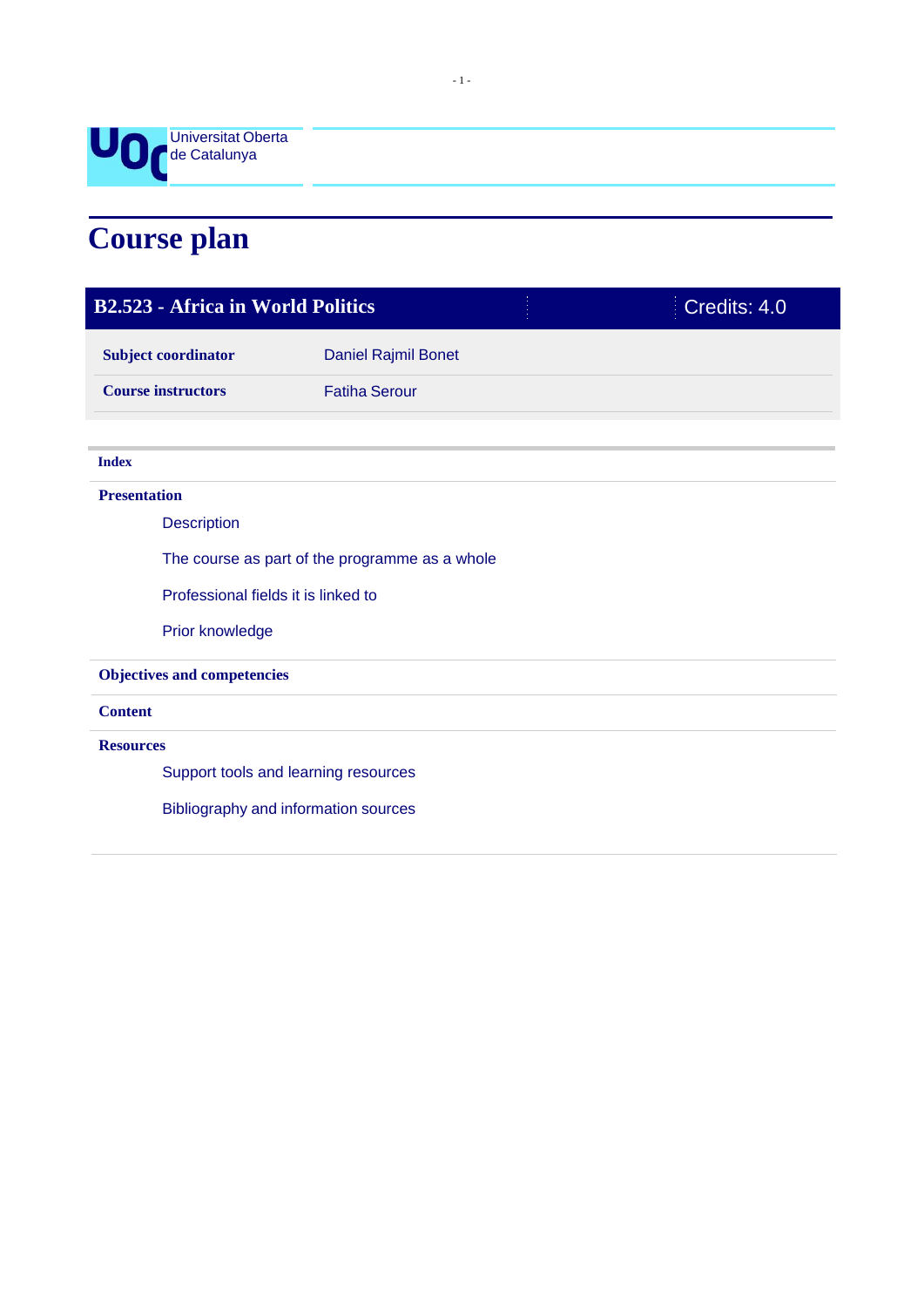# **Presentation**

# **Description**

This course with provide you a basic understanding of comparative African politics. We will start with the early pre-colonial period and will cover some of the most important episodes during the colonial period that have impacted upon contemporary notions such as: statehood, nationalism etc. In addition, we will study the region from a point of view of international relations and, more specifically, we will look at the foreign influences in the region. Finally, we will focus on the quest for development.

#### **The course as part of the programme as a whole**

This course is part of the different political sciences courses on regional politics and their role in world politics

#### **Professional fields it is linked to**

Political science, international relations, international development.

## **Prior knowledge**

No prior knowledge is necessary, background/interest on African politics would be an asset to the course

# **Objectives and competencies**

By the end of the course, students will have:

1. Acquired a comprehensive view of Africa from a historical, social, political and

economic situation.

2. Deepened their understanding of the impact of colonialism on Africa's economic,

social and political structures;

3. Appreciated the nuances of Africa's concept of "nation state" and its impact on

political institutions & amp; governance systems including conflict

management/transformation

4. Critically examined the impact of Africa's current pathway to peace and

development.

# **Content**

The course covers 4 learning units that deal with African history, colonialism and current political trends in **Africa** 

UNIT 1:

PRE-COLONIAL AFRICA: A HISTORICAL, POLITICAL, ECONOMIC & SOCIAL PERSPECTIVE

UNIT 2: